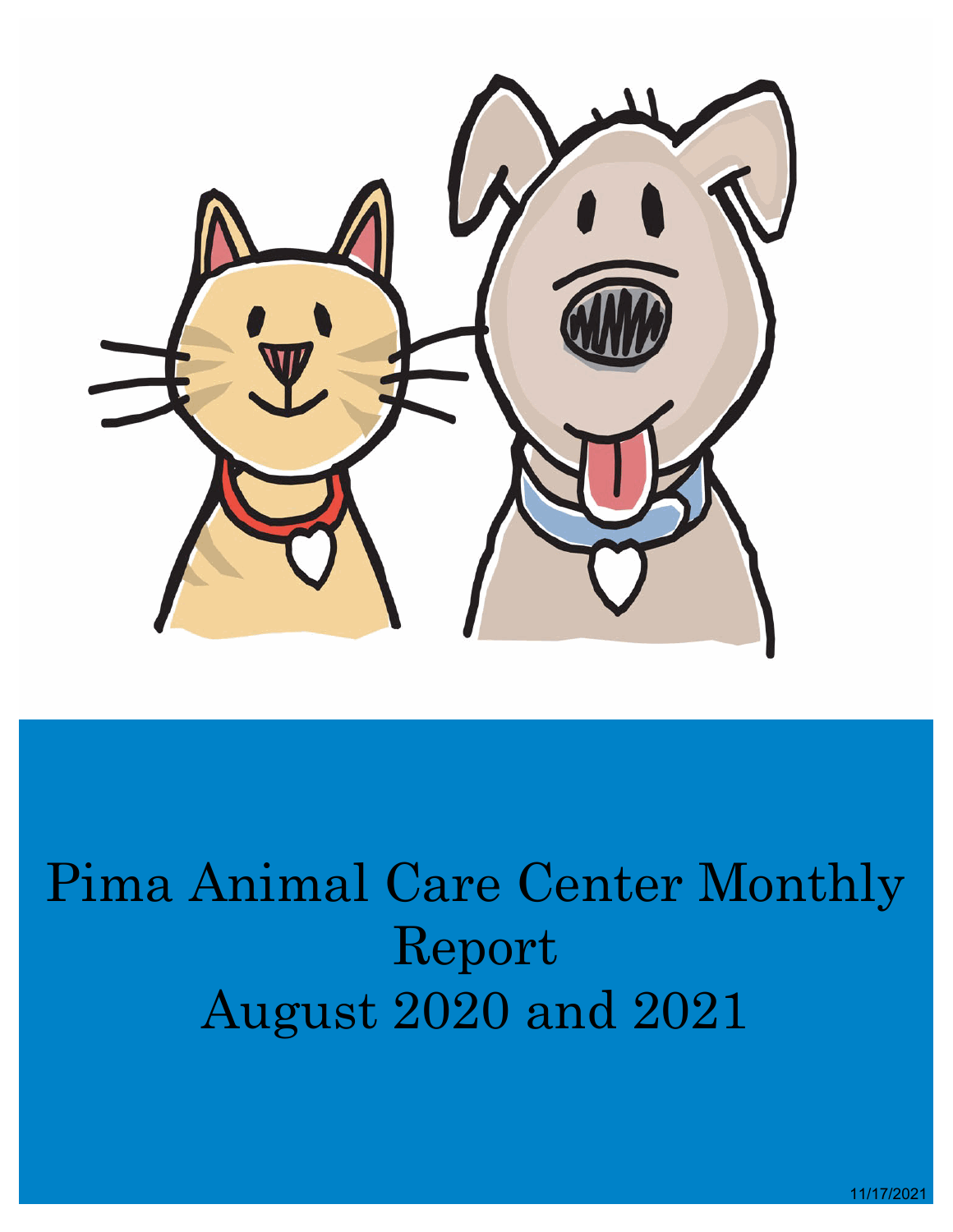# Animal Intakes August 2020 & August 2021

|                                     | 2020           |            |               | 2021         |                |                 |               |              |
|-------------------------------------|----------------|------------|---------------|--------------|----------------|-----------------|---------------|--------------|
|                                     | <b>CAT</b>     | <b>DOG</b> | <b>OTHERS</b> | <b>Total</b> | <b>CAT</b>     | <b>DOG</b>      | <b>OTHERS</b> | <b>Total</b> |
| <b>Stray</b>                        | 131            | 384        | 1             | 516          | 425            | 575             | 12            | 1,012        |
| Owner<br><b>Surrender</b>           | 95             | 212        | 5             | 312          | 138            | 232             | 5             | 375          |
| <b>Transfer</b>                     | $6\phantom{1}$ | 6          | $\mathbf 0$   | 12           | 1              | $\overline{0}$  | $\mathbf 0$   |              |
| <b>Returned</b>                     | 3              | 27         | $\mathbf 0$   | 30           | 11             | 49              | $\mathbf 0$   | 60           |
| <b>Confiscated</b>                  | 22             | 57         | 3             | 82           | 27             | 94              | 9             | 130          |
| Quarantine                          | 3              | 18         | $\mathbf 0$   | 21           | 5              | 24              | $\mathbf 0$   | 29           |
| <b>Pub Assist</b>                   | $\mathbf 0$    | 10         | $\pmb{0}$     | 10           | $\overline{0}$ | $6\phantom{1}6$ | $\mathbf 0$   | $6\,$        |
| <b>Total Live</b><br><b>Intakes</b> | 260            | 714        | 9             | 983          | 607            | 980             | 26            | 1,613        |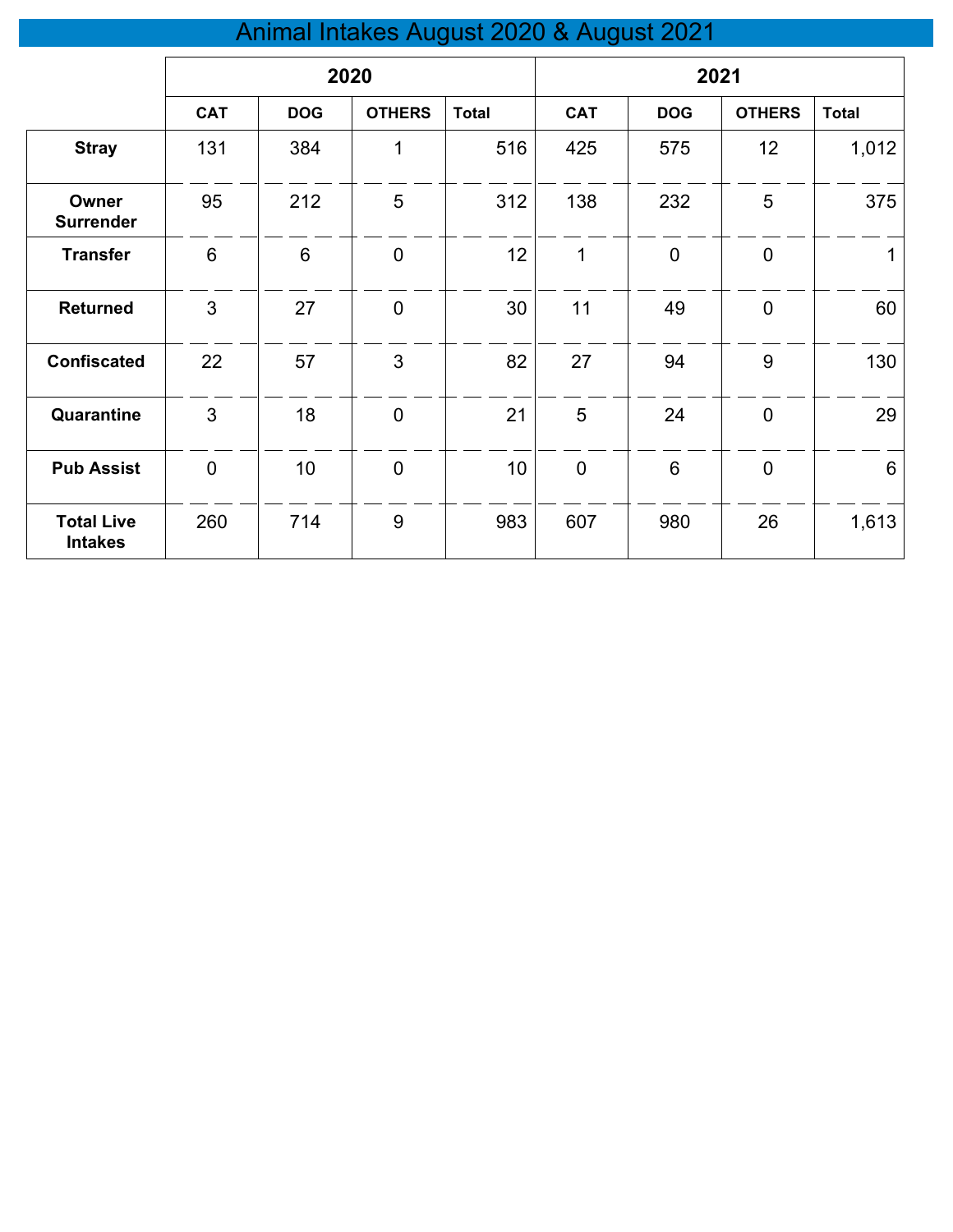## Animal Outcomes August 2020 & August 2021

|                              | 2020           |                |                | 2021           |                |                |                |                |
|------------------------------|----------------|----------------|----------------|----------------|----------------|----------------|----------------|----------------|
|                              | <b>CAT</b>     | <b>DOG</b>     | <b>OTHERS</b>  | <b>Total</b>   | <b>CAT</b>     | <b>DOG</b>     | <b>OTHERS</b>  | <b>Total</b>   |
| <b>Adopted</b>               | 135            | 415            | $\overline{0}$ | 550            | 357            | 620            | 13             | 990            |
| <b>Owner Redemption</b>      | 16             | 133            | 1              | 150            | 11             | 222            | 1              | 234            |
| <b>Working Cat Program</b>   | 5              | $\overline{0}$ | $\overline{0}$ | 5              | 34             | $\overline{0}$ | $\overline{0}$ | 34             |
| <b>Transferred to Rescue</b> | 40             | 70             | 3              | 113            | 23             | 61             | 12             | 96             |
| <b>Community Cat</b>         | 3              | $\overline{0}$ | $\overline{0}$ | 3              | $\overline{0}$ | $\overline{0}$ | $\overline{0}$ | $\overline{0}$ |
| <b>Euthanized</b>            | 18             | 34             | $\overline{2}$ | 54             | 31             | 58             | 3              | 92             |
| <b>Went Missing</b>          | $\mathbf 0$    | $\mathbf 0$    | $\mathbf 0$    | $\mathbf 0$    | $\mathbf 0$    | $\overline{0}$ | 3              | 3              |
| <b>Died</b>                  | 11             | 6              | $\overline{0}$ | 17             | 23             | 24             | 1              | 48             |
| <b>Rtf</b>                   | $\overline{0}$ | $\overline{0}$ | $\overline{0}$ | $\overline{0}$ | 202            | $\overline{0}$ | $\overline{0}$ | 202            |
| <b>Transfer</b>              | $\mathbf 0$    | 3              | $\overline{0}$ | 3              | $\mathbf 0$    | $\overline{0}$ | $\mathbf 0$    | $\mathbf 0$    |
| <b>Total</b>                 | 228            | 661            | 6              | 895            | 681            | 985            | 33             | 1,699          |



#### **August 2020 Save Rate 92.70% August 2021 Save Rate 91.10% August 2020 Live Release Rate 92.04%**

**August 2021 Live Release Rate 91.58%**

\*\* Save Rate = Live Intakes - Non-Live Outcomes/Live Intakes

\*\* Live Release Rate = Live Outcomes / Total Outcomes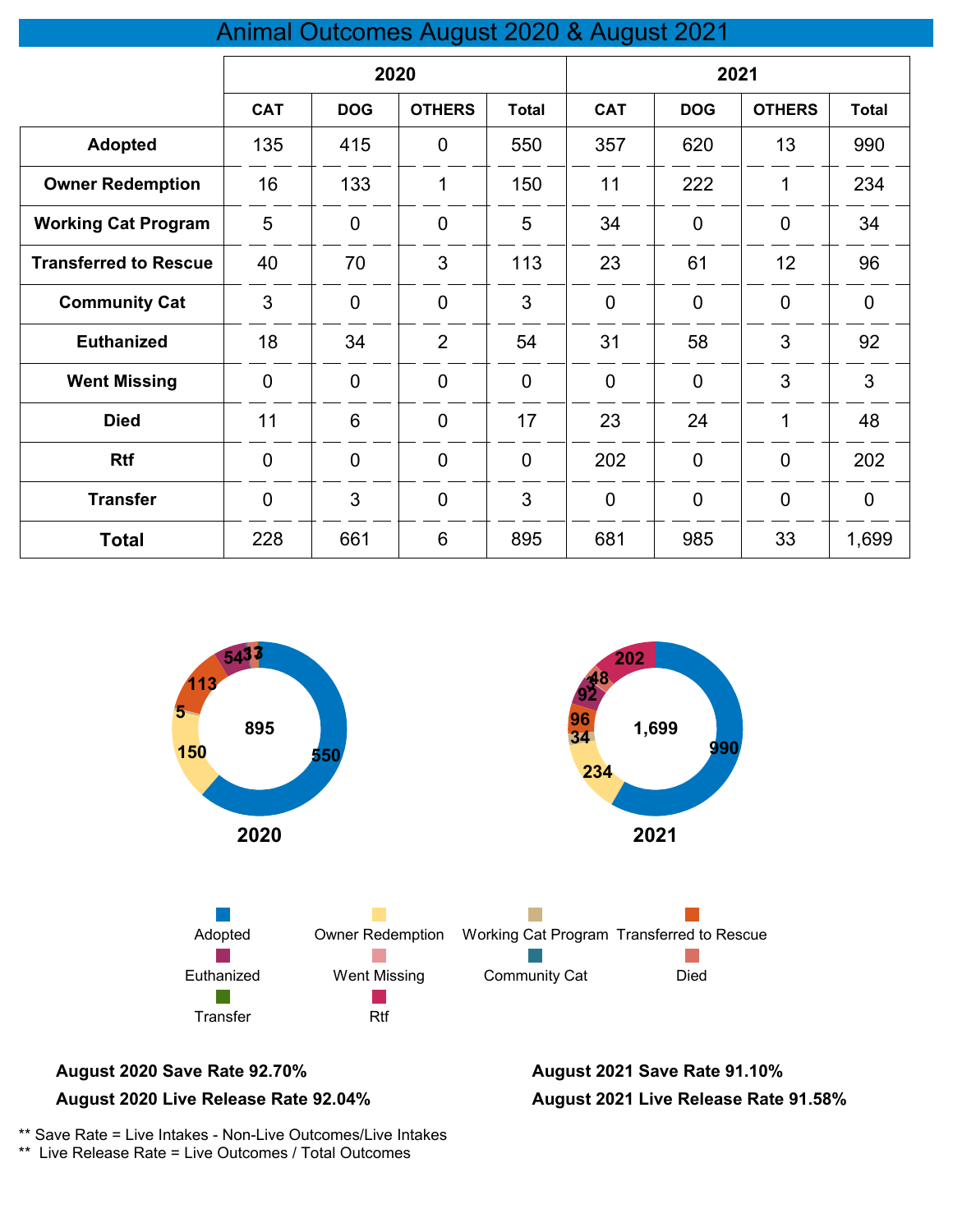## **Adoptions by Day**

|              | <b>CAT</b>     | <b>DOG</b> | <b>Others</b> | <b>Total</b> |
|--------------|----------------|------------|---------------|--------------|
| 8/1/2021     | 10             | 9          | 0             | 19           |
| 8/2/2021     | 21             | 28         | 0             | 49           |
| 8/3/2021     | 11             | 18         | 0             | 29           |
| 8/4/2021     | 10             | 17         | 0             | 27           |
| 8/5/2021     | 5              | 18         | 0             | 23           |
| 8/6/2021     | 19             | 13         | 0             | 32           |
| 8/7/2021     | 4              | 15         | 0             | 19           |
| 8/8/2021     | 17             | 11         | 0             | 28           |
| 8/9/2021     | 13             | 18         | 0             | 31           |
| 8/10/2021    | 14             | 12         | 0             | 26           |
| 8/11/2021    | 11             | 19         | 0             | 30           |
| 8/12/2021    | 16             | 9          | 0             | 25           |
| 8/13/2021    | 10             | 15         | 6             | 31           |
| 8/14/2021    | 3              | 18         | 0             | 21           |
| 8/15/2021    | $\overline{7}$ | 16         | 0             | 23           |
| 8/16/2021    | 10             | 28         | 0             | 38           |
| 8/17/2021    | 15             | 14         | 0             | 29           |
| 8/18/2021    | 24             | 22         | 1             | 47           |
| 8/19/2021    | 24             | 20         | 0             | 44           |
| 8/20/2021    | 7              | 38         | 0             | 45           |
| 8/21/2021    | 10             | 10         | $\mathbf{1}$  | 21           |
| 8/22/2021    | 10             | 29         | 3             | 42           |
| 8/23/2021    | 17             | 39         | $\mathbf{1}$  | 57           |
| 8/24/2021    | 14             | 24         | 0             | 38           |
| 8/25/2021    | 11             | 28         | 0             | 39           |
| 8/26/2021    | 11             | 29         | 0             | 40           |
| 8/27/2021    | 12             | 28         | 0             | 40           |
| 8/28/2021    | 10             | 22         | 0             | 32           |
| 8/29/2021    | 18             | 14         | 0             | 32           |
| 8/30/2021    | 20             | 22         | 1             | 43           |
| 8/31/2021    | 7              | 17         | 0             | 24           |
| <b>Total</b> | 391            | 620        | 13            | 1,024        |

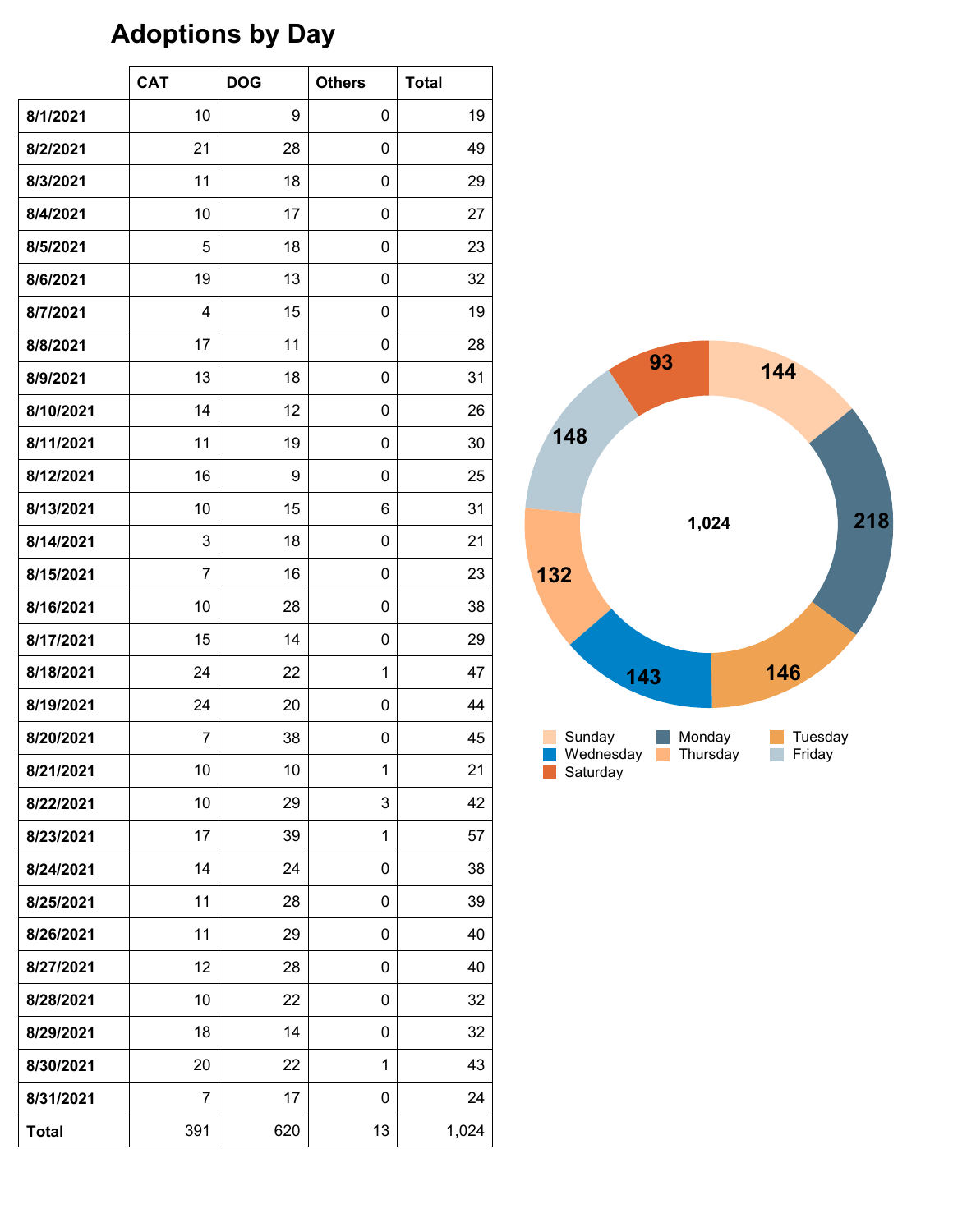# Non-Live Outcomes August 2020 & August 2021

|                |                   | 2020         |                |                |                | 2021           |              |             |             |                |
|----------------|-------------------|--------------|----------------|----------------|----------------|----------------|--------------|-------------|-------------|----------------|
|                |                   | <b>BIRD</b>  | <b>CAT</b>     | <b>DOG</b>     | <b>OTHER</b>   | <b>Total</b>   | <b>BIRD</b>  | <b>CAT</b>  | <b>DOG</b>  | <b>OTHER</b>   |
| <b>DIED</b>    | <b>AT VET</b>     | $\mathbf 0$  | $\mathbf 1$    | $\mathbf 0$    | $\mathbf{0}$   | 1              | $\mathbf 0$  | 0           | 0           | $\mathbf 0$    |
|                | <b>ENROUTE</b>    | 0            | $\mathbf{1}$   | $\mathbf 1$    | $\mathbf 0$    | $\overline{2}$ | $\mathbf 0$  | 1           | $\mathbf 0$ | $\pmb{0}$      |
|                | <b>IN CARE</b>    | $\mathbf 0$  | $\mathbf 0$    | 1              | $\overline{0}$ | 1              | $\mathbf 0$  | 0           | $\mathbf 0$ | $\mathbf 0$    |
|                | <b>IN FOSTER</b>  | $\mathbf 0$  | 5              | $\mathbf 0$    | $\mathbf 0$    | 5              | $\mathbf 0$  | 8           | $\mathbf 0$ | $\mathbf 0$    |
|                | <b>IN KENNEL</b>  | $\mathbf 0$  | $\overline{4}$ | $\overline{4}$ | $\mathbf 0$    | 8              | $\mathbf 1$  | 13          | 24          | $\mathbf 0$    |
|                | <b>IN SURGERY</b> | $\mathbf 0$  | $\mathbf 0$    | $\mathbf 0$    | 0              | $\overline{0}$ | $\mathbf 0$  | 1           | $\mathbf 0$ | $\mathbf 0$    |
|                | <b>Total</b>      | 0            | 11             | 6              | 0              | 17             | $\mathbf{1}$ | 23          | 24          | $\pmb{0}$      |
| <b>EUTH</b>    | <b>AT VET</b>     | $\mathbf 0$  | $\mathbf{1}$   | $\mathbf 0$    | $\mathbf 0$    | 1              | $\mathbf 0$  | 0           | $\mathbf 0$ | $\pmb{0}$      |
|                | <b>BEHAVIOR</b>   | $\mathbf 0$  | $\mathbf 0$    | 5              | $\pmb{0}$      | 5              | $\mathbf 0$  | 0           | 5           | $\mathbf 0$    |
|                | <b>MEDICAL</b>    | $\mathbf{1}$ | 17             | 29             | 1              | 48             | $\mathbf 1$  | 31          | 53          | 1              |
|                | <b>WILDLIFE</b>   | $\mathbf 0$  | $\mathbf 0$    | $\mathbf 0$    | $\mathbf 0$    | $\mathbf 0$    | $\mathbf 0$  | $\mathbf 0$ | $\mathbf 0$ | 1              |
|                | <b>Total</b>      | $\mathbf{1}$ | 18             | 34             | 1              | 54             | $\mathbf{1}$ | 31          | 58          | $\overline{2}$ |
| <b>MISSING</b> | <b>IN KENNEL</b>  | $\mathbf 0$  | $\mathbf 0$    | $\pmb{0}$      | 0              | $\mathbf 0$    | 3            | 0           | $\mathbf 0$ | $\pmb{0}$      |
|                | <b>Total</b>      | $\pmb{0}$    | $\pmb{0}$      | $\mathbf 0$    | $\pmb{0}$      | $\mathbf 0$    | $\mathbf{3}$ | 0           | $\pmb{0}$   | $\mathbf 0$    |
|                | <b>Total</b>      | $\mathbf{1}$ | 29             | 40             | 1              | 71             | 5            | 54          | 82          | $\overline{2}$ |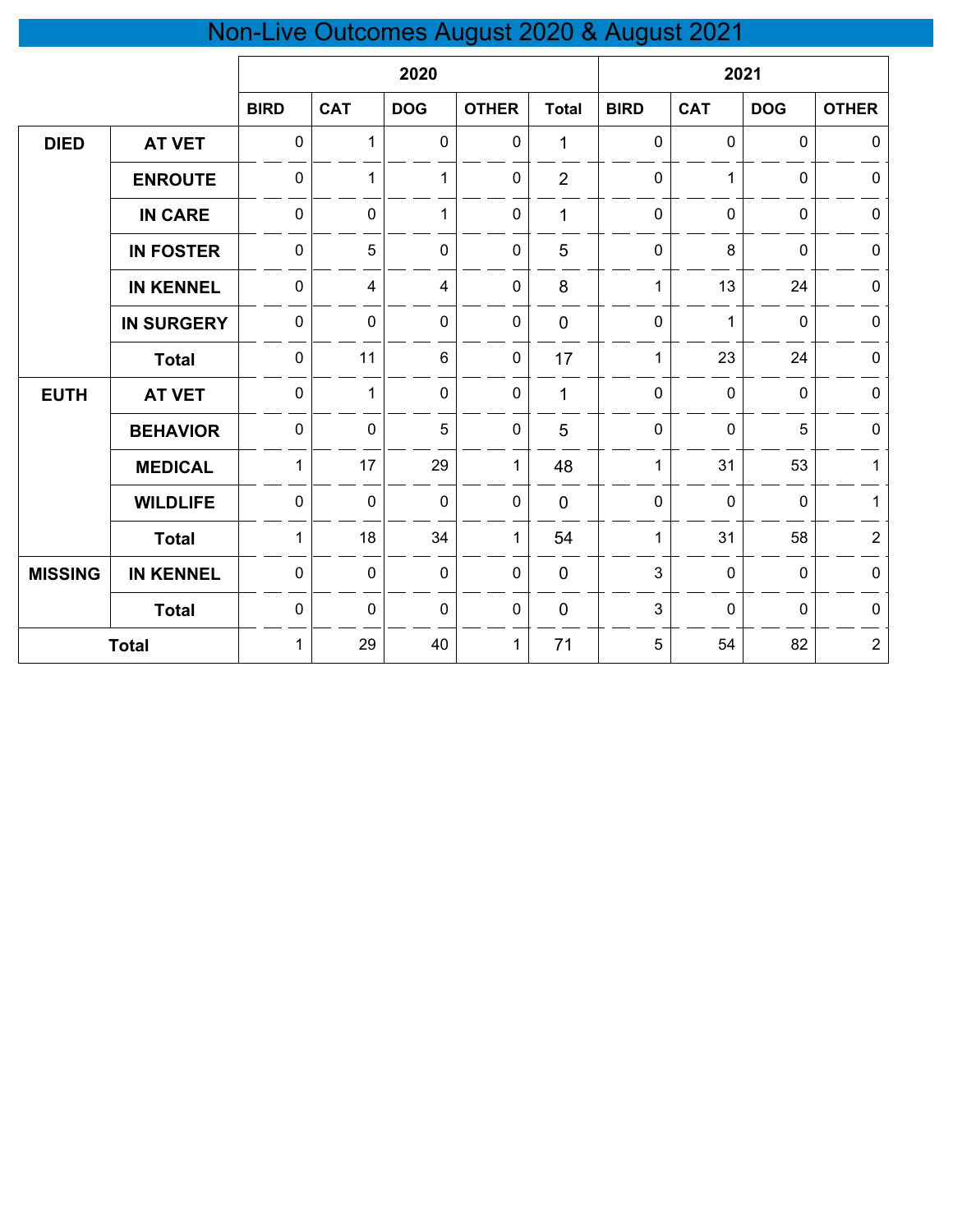|                                    |                |                | Animals that went to Foster Care August 2020 & 2021 |                |                |                 |                 |
|------------------------------------|----------------|----------------|-----------------------------------------------------|----------------|----------------|-----------------|-----------------|
|                                    |                | 2020           |                                                     |                |                | 2021            |                 |
|                                    | <b>CAT</b>     | <b>DOG</b>     | <b>OTHERS</b>                                       | <b>Total</b>   | <b>CAT</b>     | <b>DOG</b>      | <b>Total</b>    |
|                                    | $\mathbf{1}$   | 3              | $\mathbf 0$                                         | $\overline{4}$ | $\mathbf{1}$   | 5               | $6\phantom{1}6$ |
| <b>Adult Cat</b>                   | 27             | $\mathbf 0$    | $\mathbf 0$                                         | 27             | 30             | $\pmb{0}$       | 30              |
| <b>Adult Dog</b>                   | $\mathbf 0$    | 25             | $\overline{0}$                                      | 25             | $\overline{0}$ | 146             | 146             |
| <b>Hospice</b>                     | 3              | $\overline{4}$ | $\mathbf 0$                                         | $\overline{7}$ | $\mathbf{1}$   | $\mathbf 0$     | $\mathbf{1}$    |
| <b>Medical</b><br><b>Condition</b> | 57             | 32             | $\mathbf{1}$                                        | 90             | 150            | 59              | 209             |
| Mom &<br>Litter                    | $\overline{0}$ | $\pmb{0}$      | $\mathbf 0$                                         | $\mathbf 0$    | $\mathbf 0$    | $\mathbf{1}$    | $\mathbf{1}$    |
| <b>Neonate</b>                     | 19             | $\pmb{0}$      | $\mathbf 0$                                         | 19             | 20             | 10 <sup>°</sup> | 30              |
| <b>Safety Net</b>                  | $\pmb{0}$      | $\mathbf 0$    | $\mathbf 0$                                         | $\mathbf 0$    | $\overline{2}$ | 11              | 13              |
| <b>To Adopt</b>                    | 39             | 48             | $\overline{2}$                                      | 89             | 54             | 88              | 142             |
| <b>Total</b>                       | 146            | 112            | $\mathbf{3}$                                        | 261            | 258            | 320             | 578             |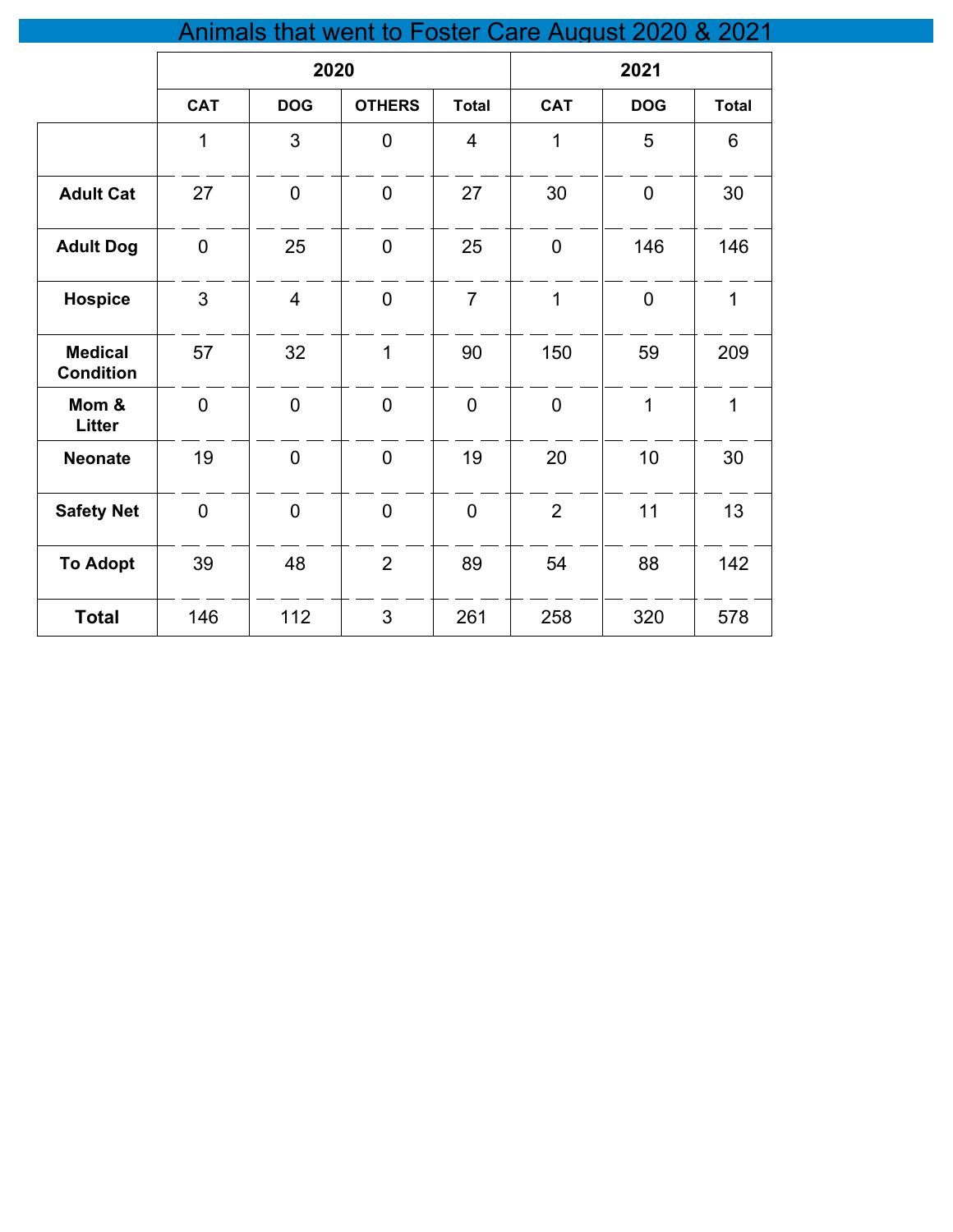## **APS August 2020 & 2021**

|                                     | 2020           | 2021           |
|-------------------------------------|----------------|----------------|
|                                     | 0              | 1              |
| <b>Abandoned Animal</b>             | 37             | 38             |
| <b>Bite Reports</b>                 | 106            | 85             |
| Court                               | 0              | 7              |
| <b>Cruelty/Neglect</b>              | 95             | 106            |
| <b>Dangerous Dog Investigation</b>  | 2              | 3              |
| <b>DOA Pickups</b>                  | 180            | 330            |
| <b>Follow Ups</b>                   | 1              | 4              |
| Followup                            | 1              | 3              |
| <b>Hoarding Cases</b>               | 4              | 2              |
| Inv                                 | 29             | 20             |
| <b>Law Enforcement Assist</b>       | 121            | 106            |
| <b>Leash Law Violations</b>         | 139            | 219            |
| <b>Noise &amp; Waste Complaints</b> | 44             | 71             |
| <b>Outreach Events</b>              | 2              | 2              |
| Owned                               | 7              | 8              |
| <b>Possbile Rabies Exposure</b>     | 47             | 40             |
| <b>Rescue</b>                       | 1              | 7              |
| <b>Strays</b>                       | 452            | 672            |
| <b>Tie Outs</b>                     | 21             | 31             |
| <b>Tnr</b>                          | 0              | 18             |
| <b>Transport</b>                    | 21             | 35             |
| <b>Trap</b>                         | 1              | 0              |
| <b>Wild</b>                         | $\overline{2}$ | $\overline{2}$ |
| <b>Yard Chk</b>                     | 0              | 1              |
| <b>Total</b>                        | 1,313          | 1,811          |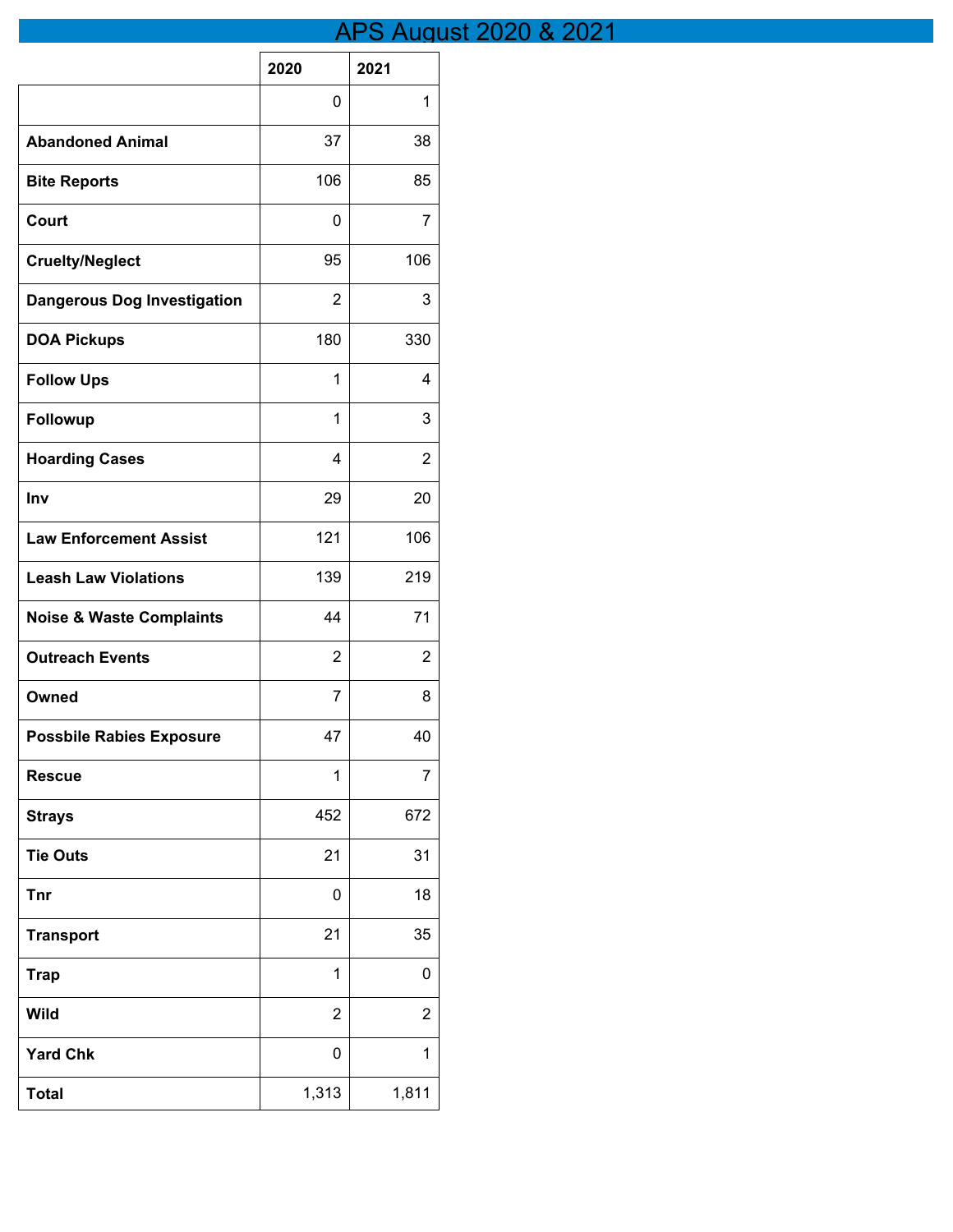|                              | Licensing & Donations August 2020 & 2021 |       |  |  |  |
|------------------------------|------------------------------------------|-------|--|--|--|
|                              | 2020                                     | 2021  |  |  |  |
| <b>Altered Dog License</b>   | 5,558                                    | 4,678 |  |  |  |
| <b>Unaltered Dog License</b> | 314                                      | 296   |  |  |  |
| <b>Others</b>                | 1,311                                    | 1,161 |  |  |  |
| <b>Total</b>                 | 7,183                                    | 6,135 |  |  |  |

|                              | 2020         | 2021         |
|------------------------------|--------------|--------------|
| <b>Altered Dog License</b>   | \$102,588.00 | \$86,072.00  |
| <b>Unaltered Dog License</b> | \$19,816.00  | \$18,807.00  |
| Total                        | \$122,404.00 | \$104,879.00 |

|                        | 2020        | 2021        |
|------------------------|-------------|-------------|
| <b>DONATION</b>        | \$184.00    | \$1,469.00  |
| <b>DONATION ADOP</b>   | \$315.00    | \$1,470.00  |
| <b>DONATION GEN</b>    | \$31,012.19 | \$26,402.17 |
| <b>DONATION GRANTS</b> | $$-125.00$  | $$-165.00$  |
| <b>DONATION OUTR</b>   | \$100.00    | \$45.00     |
| <b>DONATION S/N</b>    | \$597.00    | \$795.00    |
| <b>DONATION SAMS</b>   | \$2,458.10  | \$2,248.00  |
| Total                  | \$34,541.29 | \$32,264.17 |